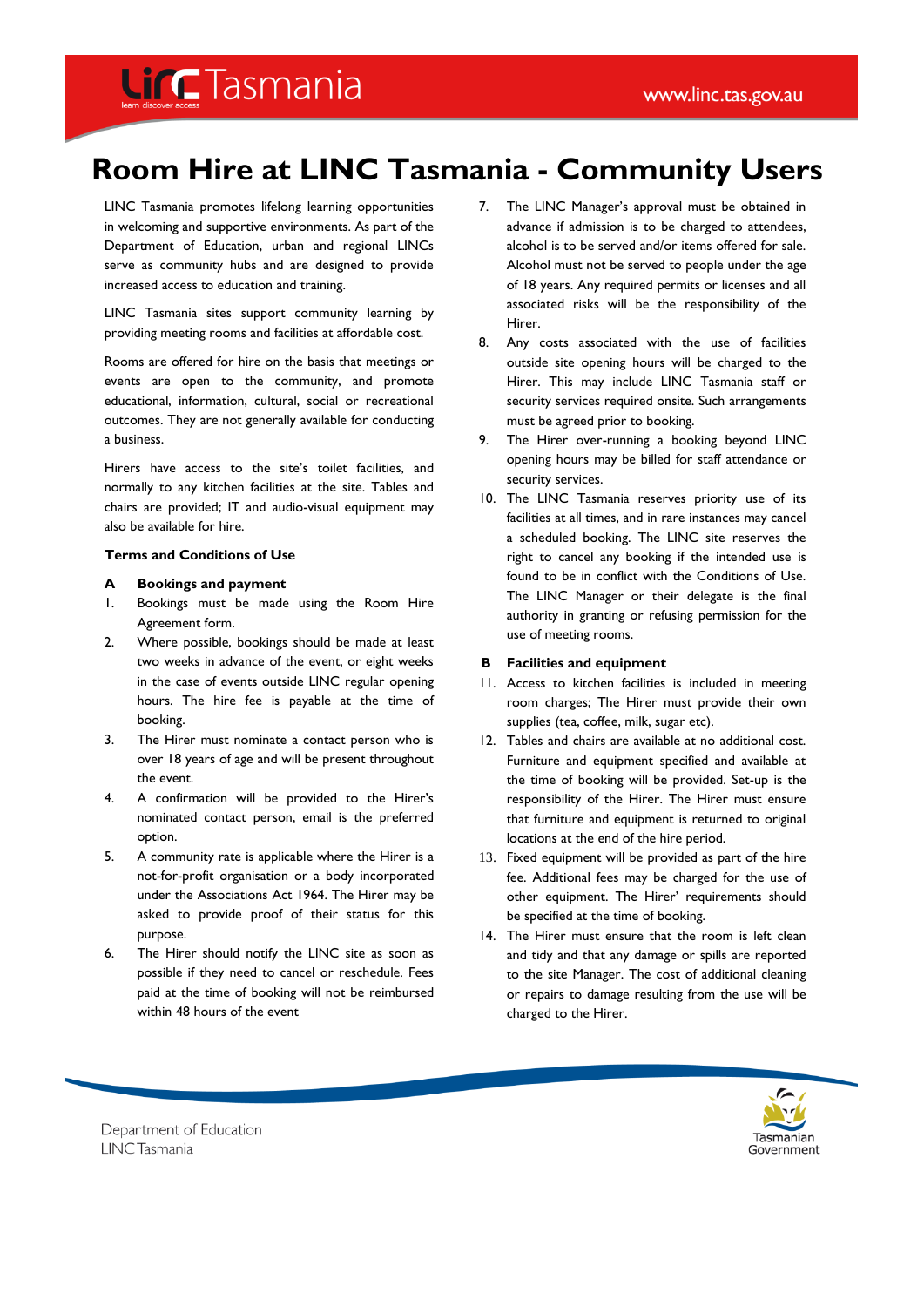## **Lind**Tasmania

#### **B. Facilities and equipment (continued)**

- 15. Keys must be returned promptly and in a secure manner. The Hirer will be required to meet any costs incurred if keys are lost or building security is compromised.
- 16. The Hirer requiring internet where no wireless access if provided, may hire a networked LINC Tasmania computer. The LINC accepts no responsibility for internet accessibility or liability for the Hirer' equipment.
- 17. The Hirer is responsible for obtaining the relevant licences to cover their use of recorded music and songs, films, and television broadcasts in LINC Tasmania facilities. Information and licences are available from:

#### **[Australasian Performing Right Association](http://www.apra-amcos.com.au/default.aspx)  [\(APRA\)](http://www.apra-amcos.com.au/default.aspx)**

16 Mountain St, Ultimo NSW 2007 Locked Bag 5000, Strawberry Hills NSW 2012 02 9935 7900, [apra@apra.com.au,](javascript:sendEmail() http://www.apraamcos.com.au

#### **[Phonographic Performance Company of](http://www.ppca.com.au/Contact/)  [Australia Limited](http://www.ppca.com.au/Contact/) (PPCA)**

Level 4, 1117 Buckingham St, Surry Hills, NSW 2010 PO Box Q20, Queen Victoria Building, NSW 1230 02 8569 1100[, ppca.mail@ppca.com.au,](mailto:ppca.mail@ppca.com.au)  [http://www.ppca.com.au](http://www.ppca.com.au/)

#### **C. Responsible behaviour**

- 18. It is the Hirer's responsibility to ensure orderly behaviour at the event and adequate supervision. If noise or participant behaviour creates problem to users, staff or neighbours, LINC Tasmania reserves the right to call police and/or to immediately terminate the hire. Hire fees will not be refunded in such a circumstance.
- 19. The Hirer may arrange their own event catering on the understanding that kitchen facilities may be limited, may be shared with other users, and may be unavailable on occasions. The Hirer must ensure that kitchen facilities and all equipment are left clean and in good condition, otherwise additional cleaning or replacement charges may be incurred. It is the Hirer's responsibility to ensure that caterers are aware of the Conditions of Use and that all catering arrangements comply with food safety regulations.
- 20. Smoking in any part of the LINC site, including the grounds, is prohibited.

#### **D. Insurance and liability**

- 21. The Department of Education provides legal liability insurance cover through its Community Insurance Scheme for hirers of its facilities. Cover is provided for individuals and community groups and organisations (incorporated or unincorporated) not otherwise insured. There is an excess of \$1500 attached to any claim, the payment of which is the responsibility of the Hirer. Further information is available from the LINC site manager in the first instance.
- 22. The Hirer indemnifies the Crown, the Secretary of the Department of Education, the Director of LINC Tasmania and the LINC Tasmania site against all present and future legal liability, claims or proceedings for:
	- (a) personal injury to, or death of, a third party;
	- (b) either or both loss of, or damage to, property of a third party; and
	- (c) financial loss of a third party;

arising from, or attributable to, the Hirer's occupation or use of the Facilities or the Hirer's rights and entitlements under this Agreement.

- 23. The Hirer waives all present and future rights to claim against the Crown, the Secretary of the Department of Education, the Director of LINC Tasmania and the LINC Tasmania site for
	- (a) personal injury to, or death of, the Hirer;
	- (b) either or both loss of, or damage to, any of the Hirer's property; and
	- (c) financial loss to the Hirer;

arising from, or attributable to, the Hirer's occupation or use of the Facilities.

- 24. The indemnities and waiver in clauses 22 and 23
	- (a) do not extend to liability caused by the wrongful (including negligent) act or omission of the Crown in Right of Tasmania, the the Secretary of the Department of Education, the Director of LINC Tasmania and the LINC Tasmania site
	- (b) are continuing obligations of the Hirer, separate and independent from any other obligations; and
	- (c) survive the termination of this Agreement;
- 25. If the Hirer is an unincorporated association or other unincorporated body, the responsibility for the observance of the conditions of hire and liability for meeting the costs and expenses of any damage or other expenses or other expenses rest with the person or persons signing this Agreement and in the case of more persons than one, the liability is joint and several."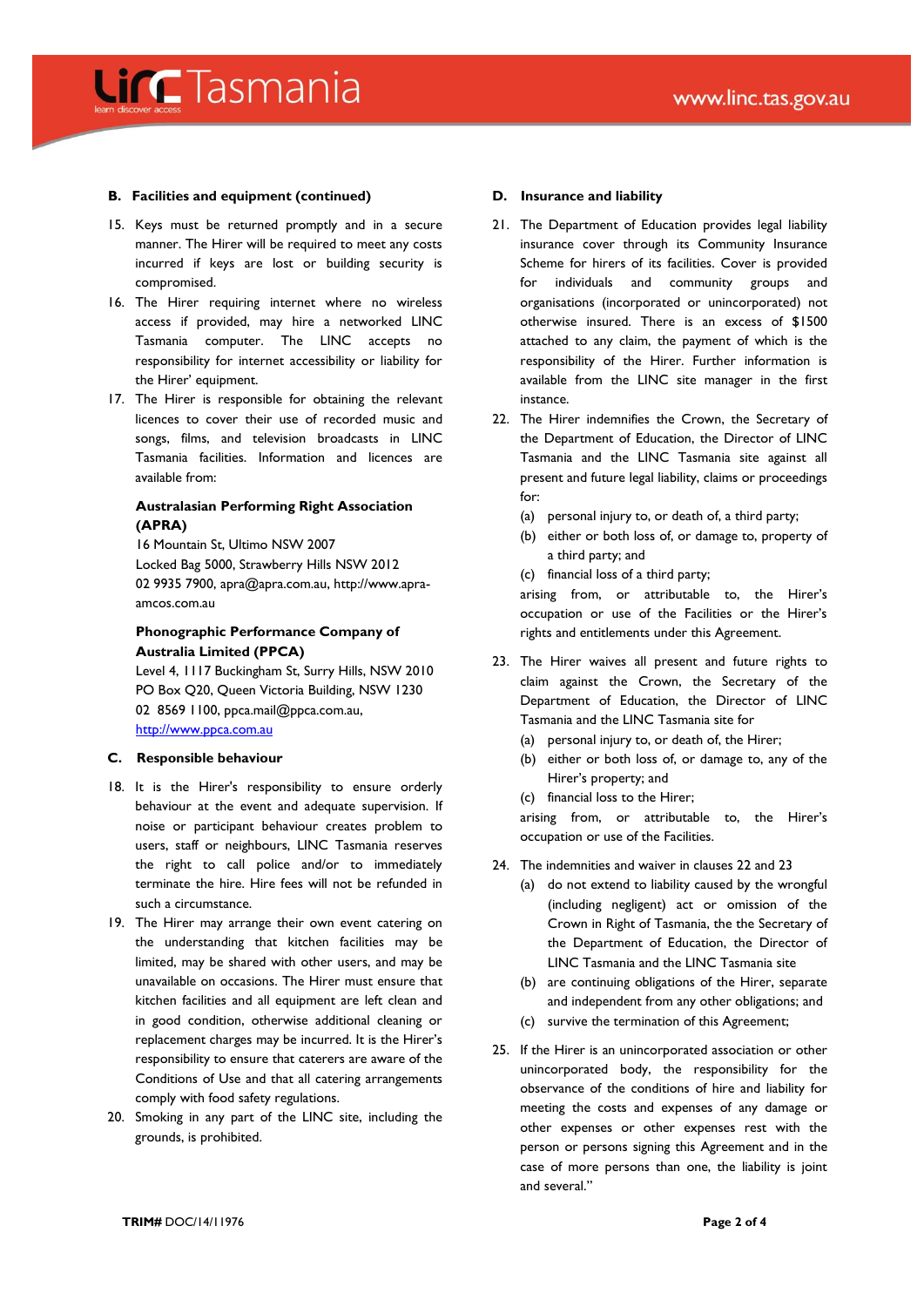# LincTasmania

### **Room Hire Agreement - Community Users**

| <b>DETAILS OF HIRER</b>                                                                                                                                                                                                                  |                                                                                                                             |  |  |  |  |
|------------------------------------------------------------------------------------------------------------------------------------------------------------------------------------------------------------------------------------------|-----------------------------------------------------------------------------------------------------------------------------|--|--|--|--|
| Organisation:                                                                                                                                                                                                                            |                                                                                                                             |  |  |  |  |
| Correspondence                                                                                                                                                                                                                           |                                                                                                                             |  |  |  |  |
| <b>Address:</b>                                                                                                                                                                                                                          |                                                                                                                             |  |  |  |  |
| <b>Contact person:</b>                                                                                                                                                                                                                   | <b>Position:</b>                                                                                                            |  |  |  |  |
| <b>Phone:</b>                                                                                                                                                                                                                            | Email:                                                                                                                      |  |  |  |  |
| Event contact person (Conditions of Use item 3):                                                                                                                                                                                         |                                                                                                                             |  |  |  |  |
| $\square$ Phone:<br>$\square$ Mobile:                                                                                                                                                                                                    | Email:                                                                                                                      |  |  |  |  |
| Please tick preferred contact number                                                                                                                                                                                                     |                                                                                                                             |  |  |  |  |
| <b>DETAILS OF EVENT</b>                                                                                                                                                                                                                  |                                                                                                                             |  |  |  |  |
| <b>LINC Tasmania location:</b>                                                                                                                                                                                                           |                                                                                                                             |  |  |  |  |
| Please indicate the risk level associated with your room hire: $\square$ low $\square$ medium $\square$ high (further details may be requested)                                                                                          |                                                                                                                             |  |  |  |  |
| <b>Title of event:</b>                                                                                                                                                                                                                   |                                                                                                                             |  |  |  |  |
| Brief description of event and/or activities:                                                                                                                                                                                            |                                                                                                                             |  |  |  |  |
| Room/s required:                                                                                                                                                                                                                         |                                                                                                                             |  |  |  |  |
| Date/s required:                                                                                                                                                                                                                         |                                                                                                                             |  |  |  |  |
| <b>Booking start time:</b><br>(including set-up)                                                                                                                                                                                         | <b>Booking finish time:</b><br>(including pack-up)                                                                          |  |  |  |  |
| <b>Expected number</b><br><b>Admission</b><br>□ Yes: \$<br><br>of attendees:<br>charged:<br>$\Box$ No                                                                                                                                    | <b>Alcohol to</b><br>$\sqcap$ Yes<br>$\sqcap$ Yes<br>Access to<br>kitchen required?<br>$\Box$ No<br>be served?<br>$\Box$ No |  |  |  |  |
| Number of Tables:<br>Number or Seats:                                                                                                                                                                                                    | Data Projector: Yes/No<br>Laptop: Yes/No                                                                                    |  |  |  |  |
| <b>Other Requirements:</b>                                                                                                                                                                                                               |                                                                                                                             |  |  |  |  |
| $\Box$ Yes<br>$\Box$ Yes<br>a) Application for community rate:<br>b) Hirer has public liability insurance :<br>$\square$ No<br>$\square$ No                                                                                              |                                                                                                                             |  |  |  |  |
| If Yes, applicants may be asked to prove their non-profit status as defined by the ATO - https://www.ato.gov.au/non-profit<br>a)<br>If No, covered by the Department of Education, see item D21 under Terms and Conditions of Use.<br>b) |                                                                                                                             |  |  |  |  |